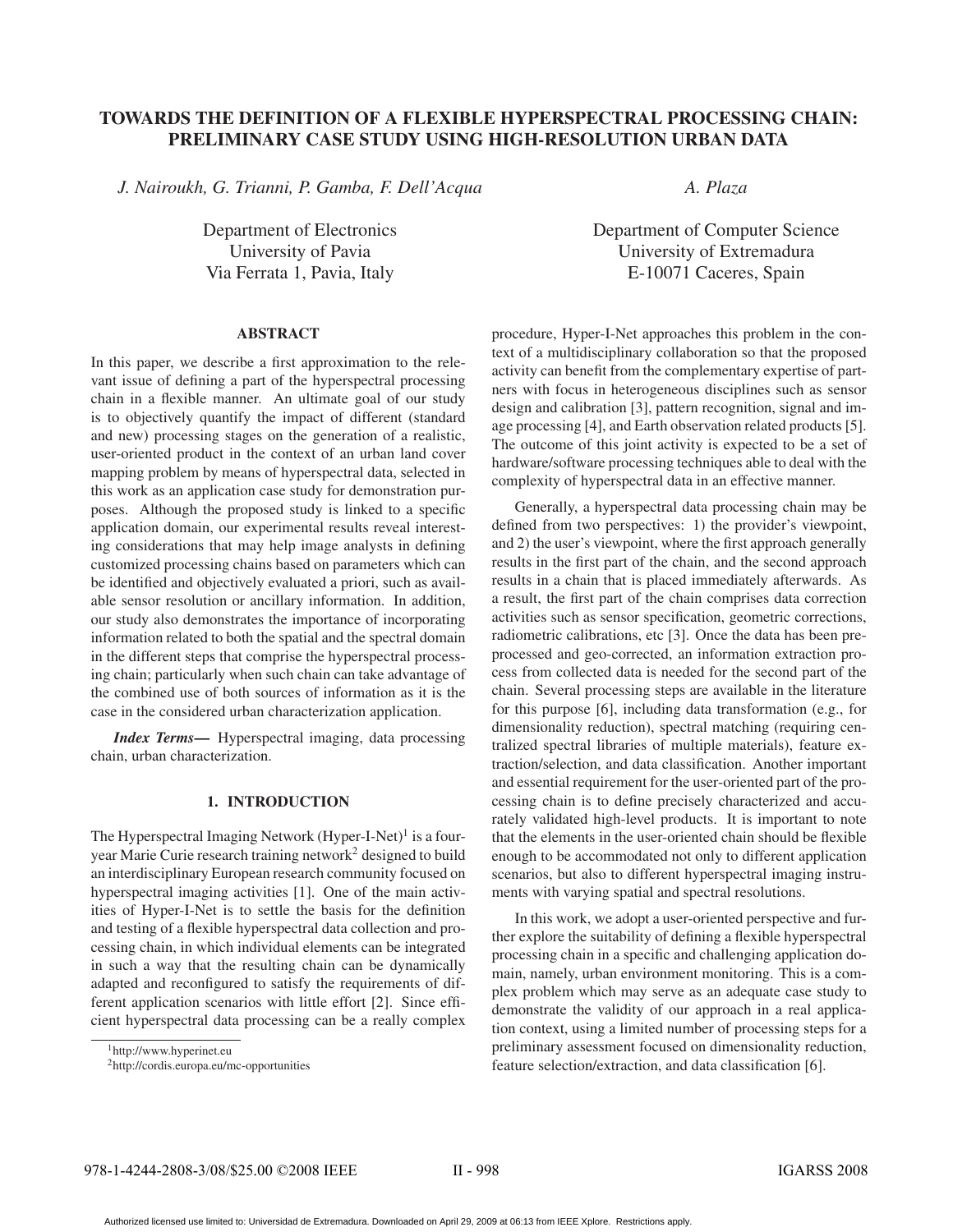The remainder of the paper is organized as follows. Section 2 describes the individual modules that will be used to form our proposed hyperspectral data processing chains. Section 3 describes eight different processing chains that will be evaluated as possible solutions for the considered problem. Section 4 validates the previously introduced processing chains using four different data sets, collected at multiple spatial and spectral resolution by the DAIS 7915 and ROSIS imaging spectrometers over the city of Pavia in Italy. Finally, section 5 concludes with some remarks and hints at plausible future research lines.

# 2. PROCESSING MODULES

This section is intended to provide a general overview of the processing modules that will be used for the second part (i.e., user-oriented) of the hyperspectral processing chain. Usually, these techniques are subdivided into different groups [6], such as spectral analyses, spatial analyses, and spatial/spectral analyses [6]. In our preliminary approach towards the development of a flexible hyperspectral processing chain, the following techniques have been considered:

- *Dimensionality reduction*. In hyperspectral imaging, there is clear need for methods that can reduce the dimensionality of the data to the right subspace without losing the original information that allows for the separation of classes. Standard spectral-based transformations such as the principal component analysis (PCA) and minimum noise fraction (MNF) will be used to transform input data to a dataset in a new uncorrelated coordinate system.
- *Feature selection*. Another interesting approach to reduce input data dimensionality has been the selection of the most highly relevant spectral bands for data exploitation. Along with traditional approaches, a new criterion based on maximum band separation index in terms of entropy is considered to select the most relevant input bands prior to the analysis.
- *Feature extraction*. One of the distinguishing properties of hyperspectral data, as collected by available imaging spectrometers, is the multivariate information coupled with a two dimensional pictorial representation amenable to image interpretation. However, feature extraction from hyperspectral data has been traditionally carried out without incorporating information on the spatially adjacent data. In this work, a multiscale texture features are tested to accurately characterize spatial information jointly with spectral information.
- *Classification*. Often, standard supervised classifiers, for high dimensional data like hyperspectral images, require large volumes of training data, which have to



Fig. 1. Generic processing chain.

be obtained by costly ground truth measurements. In this work, advanced neural network classifier as Fuzzy Artmap is tested using limited training samples.

The impact of the processing modules above is objectively quantified in this work by implementing different chains made up of different combinations of such modules. In the following section, we propose eight different chains that will be substantiated by experiments using DAIS 7915 and ROSIS hyperspectral data collected over urban areas.

## 3. HYPERSPECTRAL PROCESSING CHAINS

A general, user-oriented hyperspectral processing chain can be described by a small group of interconnected processing modules or blocks. In fact, after pre-processing the input data set (e.g., via radiometric calibrations, geometric or atmospheric corrections, etc.) relevant information can be extracted from the scene. Assuming that we start from a corrected data set, three principal steps can be used to define a simple, user-oriented processing chain: data transformation and feature extraction, feature selection, and classification (see Fig. 1). It should be noted that the representation given in Fig. 1 is a very general one, in which each module can be implemented in very different ways [6]. For instance, feature extraction may be constituted by a spectral analysis procedure (e.g., PCA or MNF) or by a spatial-oriented processing (such as textures, semivariograms), or even by multiscale analysis (differential morphological profiles). On the other hand, feature selection provides best combinations of bands and/or features for a given problem, but the combination of these features is complex and thus, fast and efficient algorithms are necessary. Finally, classification may also be accomplished by different techniques, including approaches in the spectral domain (e.g., spectral angle-based classification), in the spatial domain (context-aware classifiers), or even in both domains (object-oriented classification, morphologybased classifiers).

In this work, we have selected representative techniques to generally describe each processing module. Specifically, feature extraction is described by PCA and MNF. Moreover, texture analysis is included in some chains to obtain best results from a spatial analysis perspective. On the other hand, the feature selection step is supplied by separation index analysis, which permits an efficient selective procedure to choose best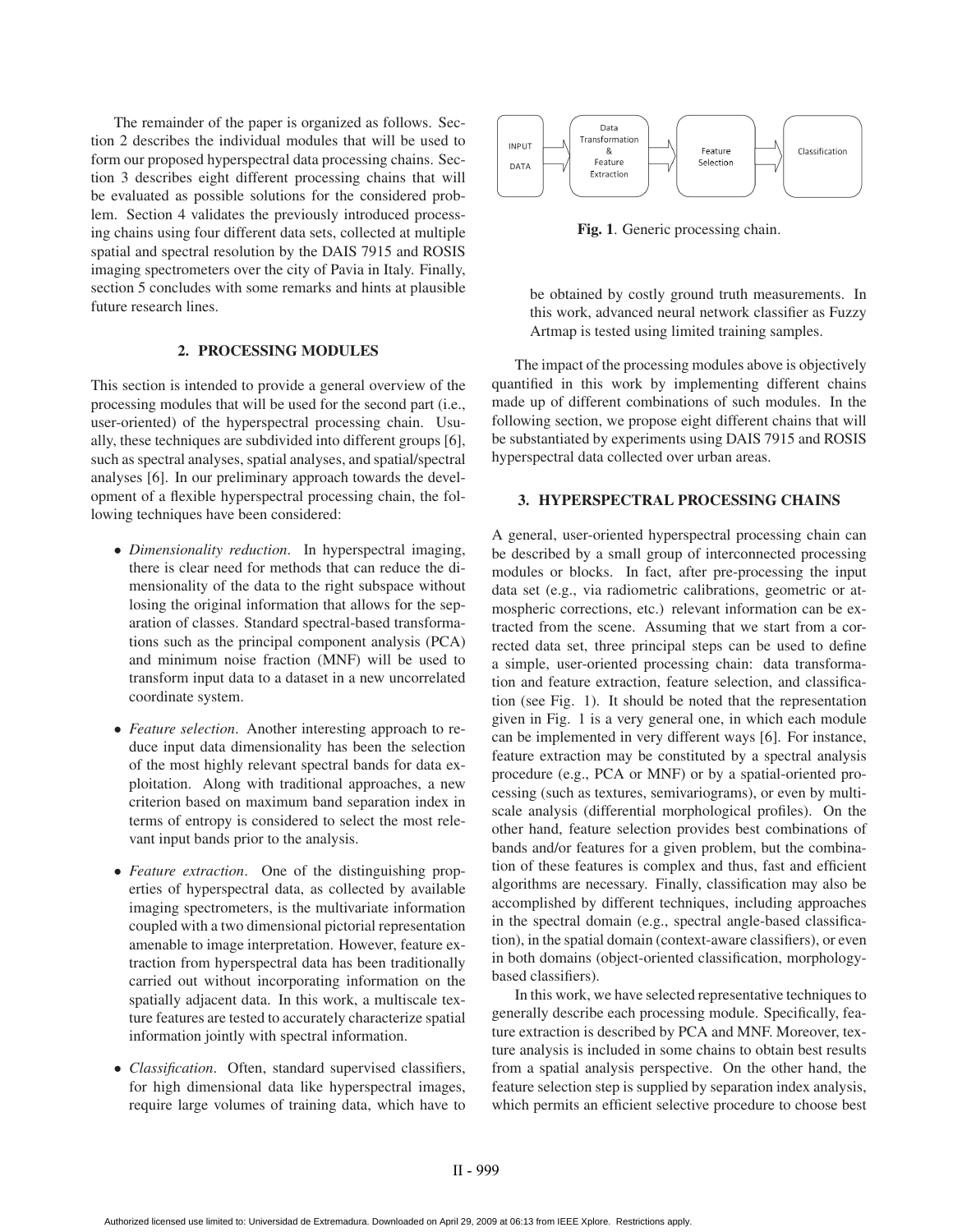

Fig. 2. Processing chains analyzed.

subsets, starting from high-dimensional data. Finally, each proposed chain contains a classification block performed by a Fuzzy Artmap Neural Network. Using the modules above, eight different processing chains were tested in this work as shown in Fig. 2, where the term "Data IN" denotes the input data set, "F.S." stands for *feature selection*, "Text." stands for *texture analysis*, and "Class" stands for *classification*.

# 4. EXPERIMENTAL RESULTS

#### 4.1. Hyperspectral data sets

The data sets used in this work have been collected in the framework of the DLR HysenS 2002 flight campaign [3] over the town of Pavia, in northern Italy. The data sets were collected around noon local time on July 8th, 2002, by the DAIS 7915 and ROSIS sensors aboard a Dornier 228 aircraft operated by DLR. Each data set is atmospherically corrected thanks to additional atmospheric and radiation data collected at the same time on the ground. The four flight lines resulted in four data stripes from each of the two sensors. The height of about 1890 meters resulted in a ground spatial resolution of 2.5 m for the DAIS 7915 data, and 1 m for the ROSIS data. The stripes produced by DAIS 7915 were partially overlapped, while the narrower field of view of ROSIS resulted in significant gaps between adjacent stripes. Our experiments are focused on the analysis of urban regions, so only the second obtaned flight line was used as a representative of a highdensity urban environment. Specifically, the following data sets have been selected and will be used in our experiments in this work:



Fig. 3. DAIS 7915 (a-b) and ROSIS (c) hyperspectral scenes.

- *Data set 1*. The first DAIS 7915 data set considered in this work, with size of  $512\times1729$  pixels and 80 spectral bands (in the spectral range from 496 nm to 12  $\mu$ m), is displayed in Fig. 3(a). This scene has four ground-truth classes available: urban, water, streets, and shadow.
- *Data set 2*. The second DAIS 7915 data set corresponds to a spatial and spectral subset of the first data set. Its size is  $400 \times 400$  pixels and comprises 40 spectral bands in the spectral range from 496 nm to 1.756  $\mu$ m [see Fig. 3(b)]. The ground-truth for this scene is more detailed, with nine ground-truth classes available including three urban-type classes, three vegetation-type classes, water, streets and shadow.
- *Data set 3.* A ROSIS hyperspectral data set [see Fig. 3(c)] was also selected for experiments. It covers the historic center of Pavia, and comprises  $223 \times 712$  pixels with 102 spectral bands in the spectral range from 430 nm to 770 nm. This scene has four ground-truth classes available: urban, streets, shadow and water.
- *Data set 4*. Finally, another DAIS 7915 data set (not displayed) was used in experiments. The data comprises the same zone in the ROSIS data set [displayed in Fig. 3(c)] for which ground-truth information is available. It was obtained to allow comparisons of processing outcomes on the same spatial area but imaged using two different sensors. The size in pixels of the data set is  $76 \times 257$ , and it comprises 80 spectral bands like the first data set. This scene also has four ground-truth classes: urban, streets, shadow and water.